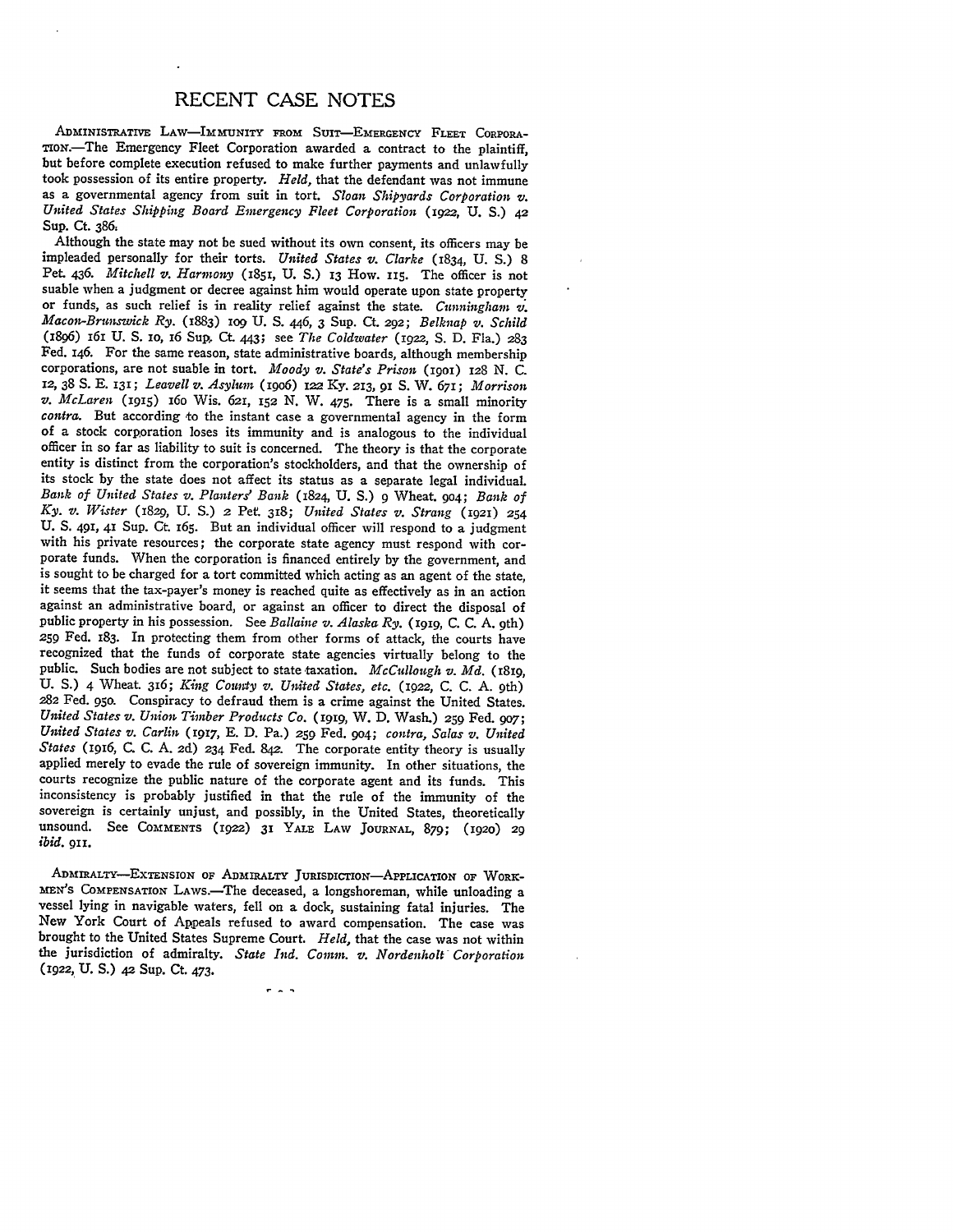State workmen's compensation acts do not apply to cases within the jurisdiction of admiralty. *Southern Pacific Co. v. Jensen* (1917) **244 U. S. 205,** *37* Sup. Ct. 524; see COMMENTS (1917) *27* YALE LAW **JOURNAL, 255;** (igig) 28 *ibid 281.* Where the injury occurs in the course of the construction of a vessel already launched but not completed, the workmen's compensation act is applicable on the ground that the contract was non-maritime. *Grant-Smith Porter Co. v. Rhode* (1922, U. S.) *42* Sup. Ct. **157;** see (1922) 31 YALE LAW JOURNAL, 561; NOTS (1922) 35 HARr. L. REv. 743. The instant case represents another step in the Supreme Court's endeavor to define the extent of admiralty jurisdiction in relation to the application of workmen's compensation acts, this time by insisting on the established rule that the maritime nature of a tort depends on the damage occurring on navigable waters as opposed to a dock. Thus the rule of the *Jensen* case is being obscured by its exceptions. See *Newham v. Chile Exploration Co.* (1921) *232* N. Y. 37, 39, 133 N. E. i2o. Where the contract and injury are both maritime in nature, admiralty has exclusive jurisdiction; where the contract is non-maritime and the injury is maritime, the state law may be applicable; where the contract is maritime and the injury is non-maritime, the state compensation law applies.

BANKS AND BANKING-DUTY OF BANK TO SET OFF DEPOSITS OF INDORSER.-The plaintiff bank acquired a note before maturity, for value, and without notice of any defenses. While it held deposits to the credit of the indorser, it learned of the failure of consideration from the payee-indorser to the maker, protested the note at maturity, and fixed the indorser's liability. The plaintiff then sued the maker. *Held,* (one judge *dissenting)* that the plaintiff could recover only the difference between the amount of the note and the amount of the deposits held by the plaintiff to the credit of the indorser. *Second Nat. Bank of Hoboken v. McGehee (1922,* Tex. Civ. App.) 241 **S.** W. 287.

A bank which is a holder of a note may set off the deposits of any party liable thereon, but there is a conflict as to whether the failure of the bank to set off the deposits of the maker releases the indorser. (915) **25** YALE LAW **JOURNAL,** i5o; 8 L. **R. A.** *(N.* s.) **944,** note. Texas has consistently held that after notice of failure of consideration, the bank's omission to set off the deposits of an indorser whose liability has been fixed releases the maker *pro tanto. Union Nat. Bank v. Menefee* (1911) 63 Tex. Civ. **App.** 599, **134 S.** W. **822;** *contra, Mechanics Bank v. Seitz* **(1892) 15o** Pa. 632, *24* Atl. **356.** A failure to set off the deposit of one indorser does not release a subsequent indorser. *Ticonic Bank v. Johnson* (1842) *21* Me. 426. There are balancing equities in this type of case. It is difficult for the maker to get a judgment against a non-resident fraudulent indorser. On the other hand, the rule of the principal case would make the holder in due course determine at his peril whether there has been a failure of consideration. The general custom of banks to collect rediscounted paper from their immediate indorser in case of dishonor may well account for the few cases on this point, but when there is a dispute the bank wishes to avoid tying up its customers' funds pending the litigation and forcing him to collect from the maker in the latter's jurisdiction. When the payee is an accommodated party, within the knowledge of the bank, failure by the bank to avail itself of his deposits discharges the maker. *Tatuin v. Commercial Bank (19I5)* **193** Ala. **12o,** *69* **So.** 5o8. But this does not release a subsequent indorser. *First Nat. Bank v. Peltz* (1896) 176 Pa. 513, 35 AtI. 218. This may be distinguished from cases of failure of consideration because in the case of the accommodated payeeindorser the true state of facts may ordinarily be ascertained by mere inquiry. Once his status is determined the bank should treat him as primarily liable. So also he can require the representative of an insolvent bank to set off the note against his deposit and thus relieve the accommodation maker. See *Building Co.*

284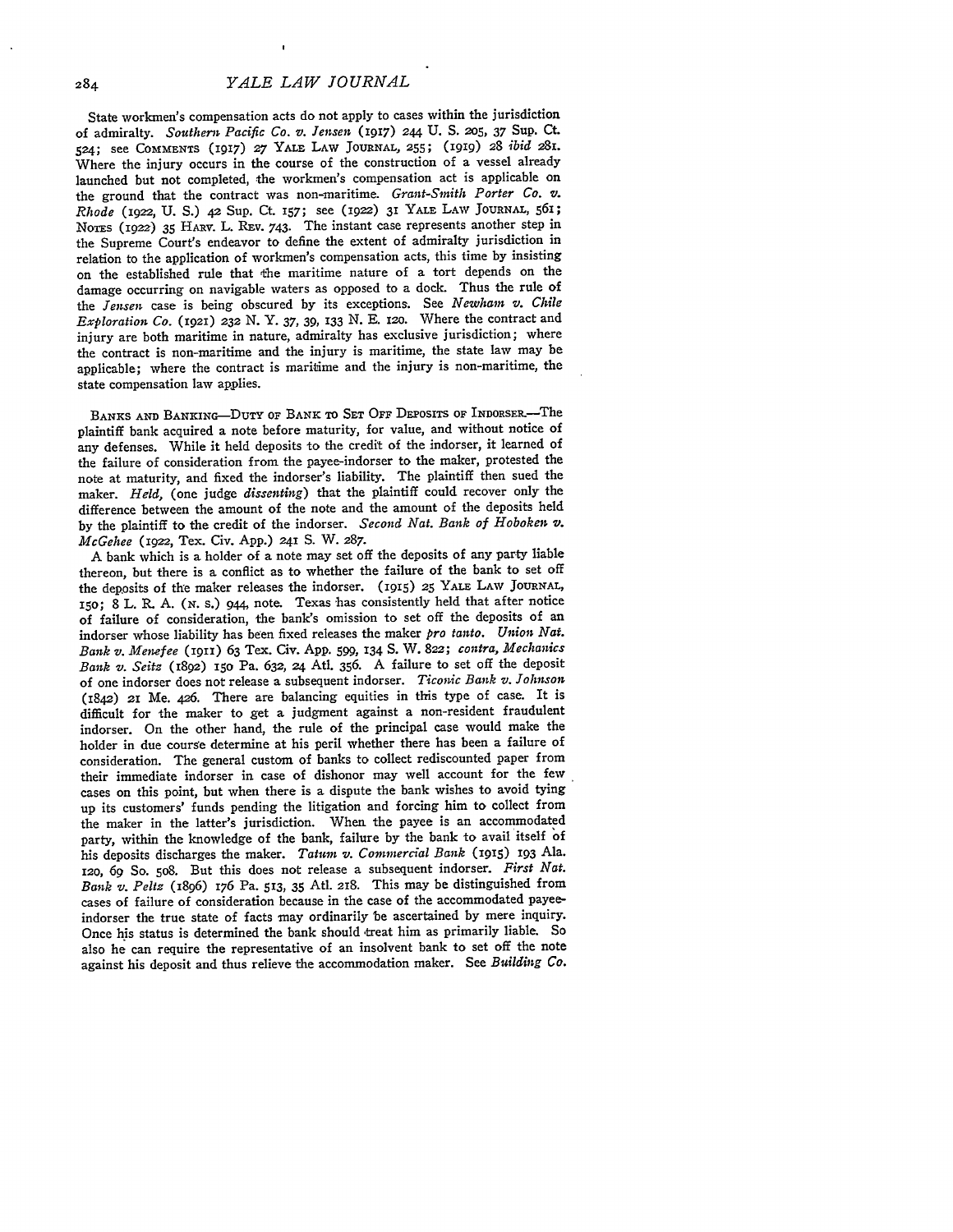*v. Bank of N. Y.* (1912) 2o6 **N.** Y. 400, **99 N. E.** io44; Negotiable Instruments Law, sec. **ii9.**

CONSTITUTIONAL LAw-ADMISSION BY FEDERAL COURT OF EVIDENCE ILLEGALLY SEIZED BY STATE OFFICER.--- A South Carolina constable illegally searched the defendant's automobile. Solely on the testimony of the constable, the defendant was convicted in a federal court of the unlawful transportation of liquor. *Held,* that the evidence was properly admitted. *Kanellos v. United States* (1922, C. C. A. 4th) 282 Fed. 461.

Evidence obtained by illegal search and seizure by federal agents or by state officers co6perating with them is not admissible against the defendant in a federal court, even though demand for the return of the evidence is not made until after the jury is sworn. *Amos v. United States* (1921) **255 U.** S. 313, 41 Sup. Ct *266; United States v. Falloco (i922,* W. D. Mo.) **277** Fed. 75; **COMMENTS** (1922) 31 YALE LAW **JOURNAL,** 518. The majority of the state courts will not inquire into the legality of the method by which evidence has been obtained. Wigmore, *Using Evidence Obtained by Illegal Search and Seizure* (1922) 8 A. B. A. JoUR. 479; Chafee, *The Progress of the Law, i919-1922. Evidence* (1922) 35 HAIv. L. REv. *673,* 694; (1922) **32** YALE LAW **JOURNAL,** 178. It seems probable that the testimony would not have been admitted if the action had been brought in the state court. *Towin of Blacksburg v. Beam* (1916) 1O4 **S.** C. 146, 88 **S.** E. 441; but see *State v. Harley* (1917) **107 S.** C. 304, 92 **S.** E. 1034. An action by either a state or federal officer, in regard to the enforcement of prohibition laws, has as its ultimate authority the Eighteenth Amendment. See *National Prohibition Cases* (1920) **253** U. **S. 350,** 386, 40 Sup. Ct 486, 488; Dowling, *Concurrent Power Under the Eighteenth Amendment* (1922) **6** MINN. L. REv. 447, 471. Where a federal prosecutor makes use of evidence obtained by state officers in the enforcement of the National Prohibition Act, it seems that federal courts should dispose of the case as if the state officers were federal agents, rather than as if they were private individuals. The reasoning of the present case, if carried to its logical conclusion, would provide a means for nullifying previous decisions. *Amos v. United States, supra.*

CONTRACTs-CONDITIONS SUBSEQUENT-IMPOSSIBILITY OF ExERcISING POWER TO TERMINATE CONTRACT.-The plaintiff, a "Home for Women," contracted to admit the defendant's testatrix in consideration of the promise of the latter to pay \$5,ooo immediately upon the execution of the contract. A by-law of the plaintiff provided for a two months probation period during which she could leave or be dismissed. She died before the expiration of the two months without having paid the \$5,ooo. The plaintiff sued her estate for this amount. *Held,* that the plaintiff could not recover, since the continued existence of the decedent was the basis of the contract. *Kirkpatrick Home for Childless Women v. Kenyon* (1922, Sup. Ct.) 119 Misc. 349, **194** N. Y. Supp. 703.

Mutual promises are sufficient consideration, even though each party has the power of terminating his duty by notice or otherwise. *Ford v. Dyer* (1899) 148 Mo. 528, 49 **S.** W. ic9i. Accordingly, in the instant case the plaintiff had a right to the payment of \$5,ooo and a duty, conditional upon payment, to support the defendant. Rule i of Sergt. Williams' Notes to *Pordage v. Cole (1669, K.* B.) I Win's. Saund. **320;** *Mass. Biog. Soc. v. Russell* (1918) *229* Mass. 524, 118 N. E. 662. Under the by-laws each party had a power to extinguish these jural relations, and the exercise of the power was a condition subsequent to the decedent's duty to pay. Upon the decedent's death the Home's contract was fully performed, and performance of the condition became impossible. Such an impossibility would not excuse performance of a condition precedent. Corbin, *Supervening Impossibility of Performing Conditions Precedent* (1922) 22 *COL.* L. **REv.** 421; *Primos Chemical Co. v. Fulton Steel Corp. (192o,* N. D. N. Y.)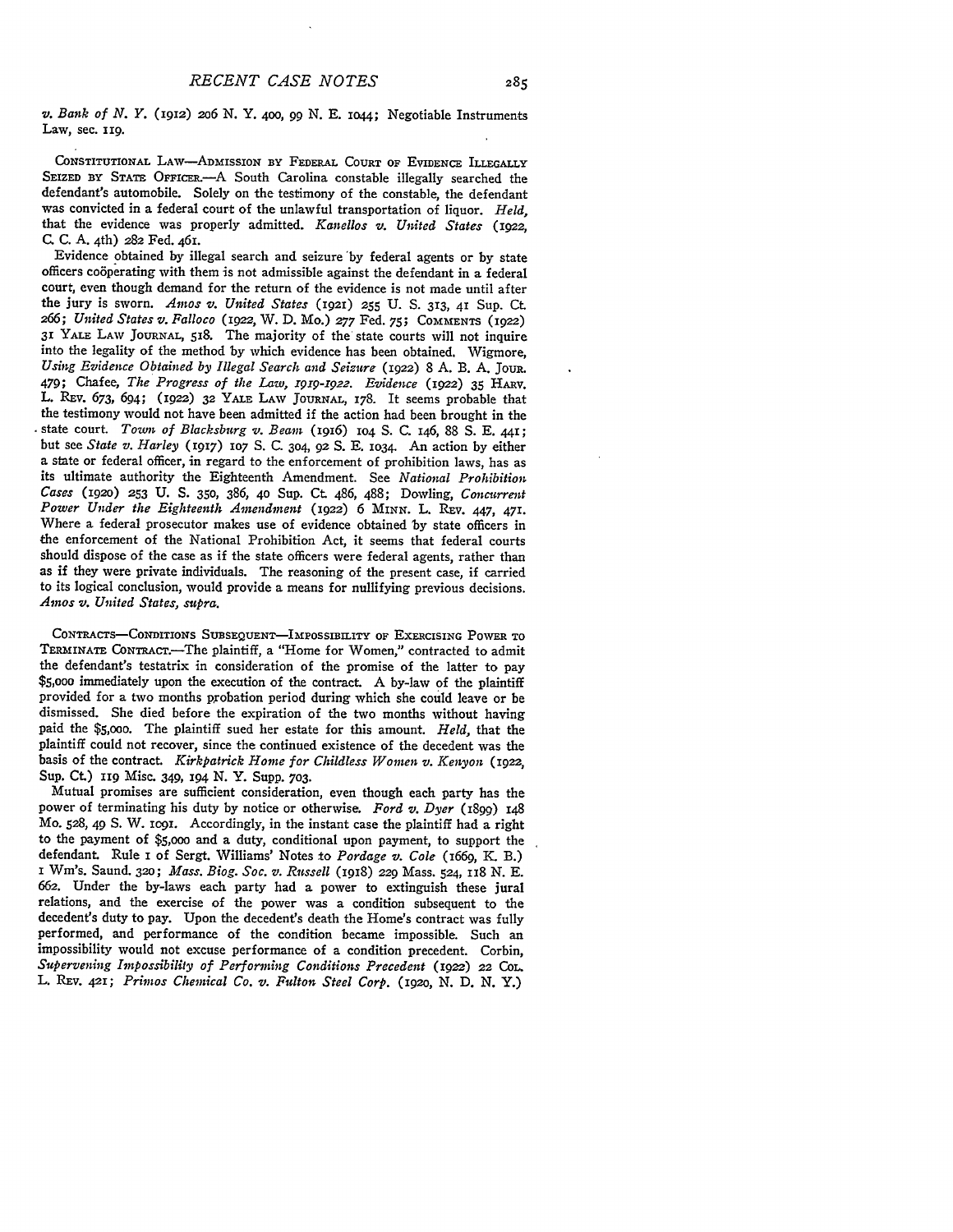266 Fed. 945; (1921) **30** YALE LAW JOURNAL, 298. When the performance of a condition subsequent, which would divest an estate, is or becomes impossible, the estate becomes absolute. *Merrill v. Emery* (183o, Mass.) io Pick 5o7. And a contract subject to revocation at the "option" of either party is in full force until actually revoked. *Ford v. Dyer, supra.* From these cases, and by analogy to the cases of impossibility of performing conditions precedent, it seems that impossibility should not excuse performance of a condition subsequent. Moreover, the Home's contracts were essentially aleatory; it undertook, in consideration of a sum certain, performance of uncertain extent, depending on the length of the life of each inmate. It is manifestly unjust to deprive the Home of its profits when the extent of performance required is small, when no provision is made to protect it from loss when the burden is great. See Corbin, *op. cit.* 427.

CORPORATIONS-POWERS-SUBSCRIPTION BY BANK TO STOCK OF LIGHTING COM-PANY.-The defendant, cashier of the plaintiff bank, subscribed to five shares of stock of an electric company. The bank desired the formation of the company in order to obtain lights for its banking house. The plaintiff alleged that the money was wrongfully paid out in violation of a statute prohibiting banks from investing their assets in the stock of other corporations. **N.** D. Comp. Laws, 1915, ch. 54, sec. I. *Held,* that the expenditure was not within the statutory prohibition. *Farmers' State Bank v. Richter* **(i922, N.** D.) 189 **N.** W. *242.*

There is no power in one corporation to purchase stock in another, unless conferred expressly by charter or statute, or by implication as a necessary and reasonable means of accomplishing the purpose for which the corporation was created. *Golden v. Cervenka* (1917) *278* Ill. **4o9,** 116 **N. E.** *273; Central Life Securities Co. v. Smith* (1916) **149 C. C. A.** 360, 236 Fed. I7o; 2 Fletcher, *Cyclopedia of Corporations* (1917) secs. **1117,** 1118. The mere fact that it might be profitable or beneficial does not authorize the purchase *People v. Pullman Car Co.* (1898) **175** Ill. 125, 51 **N. E.** 664; *Riley v. Callahan Mining Co.* (1916) 28 Idaho, **525, 155** Pac. **665.** But the corporation may purchase stock if such purchase is necessary to facilitate the operation of the business for which the corporation was organized. *State v. Mo. Pac. Ry.* (1912) **241** Mo. **I, 144 S.** W. 863 *Fourth Nat. Bank of Nashville v. Stahlman* (1915) **132** Tenn. 367, 178 **S.** W. 942; *Edwards v. Internat. Pavement Co.* (1917) **227** Mass. 206, 116 **N.** E. 266. The instant case accords a greater power to a corporation than any previous decision, for hitherto a distinction has been drawn between the power to purchase and the power to subscribe, on the ground that a corporation should not be permitted to instigate an entirely different business. *Nebraska Shirt Co. v. Horton* (i9o3) **3** Neb. (Unof.) 888, 93 **N.** W. **225;** *American Ball Bearing Co. v. Adams* (1915, **D. C.)** *222* Fed. 967.

CRiMINAL LAw--LARcEN'Y-PURCHASE **ON** MARGIN BY STOCKBRoxER.-The defendant, a broker on the New York Cotton Exchange, bought and sold cotton futures for one Oliver. Oliver received profits from time to time. When the transactions were closed the defendant, having converted the money and gone into bankruptcy, was unable to pay Oliver the original margin and the remaining profits. The defendant was arrested for larceny under the New York statute which provides that any bailee, trustee, or agent who appropriates the property entrusted to him shall be guilty of larceny. N. Y. Cons. Laws, **19o9,** ch. 40, sec. 1290. A writ of *habeas corpus* was sued out. *Held,* that the writ should issue, since the relation between the parties was, in the absence of proof to the contrary, that of debtor and creditor. *People, ex rel. Rosenberg, v. Hanley.* (1922, Sup. Ct) 196 **N.** Y. Supp. **194.**

A stock-broker who is given money to buy particular stock becomes a trustee as to both the money and the stock. I **Dos** Passos, *Stock-brokers* (2d ed. 1905) i99. An appropriation to his own use makes the broker guilty of larceny under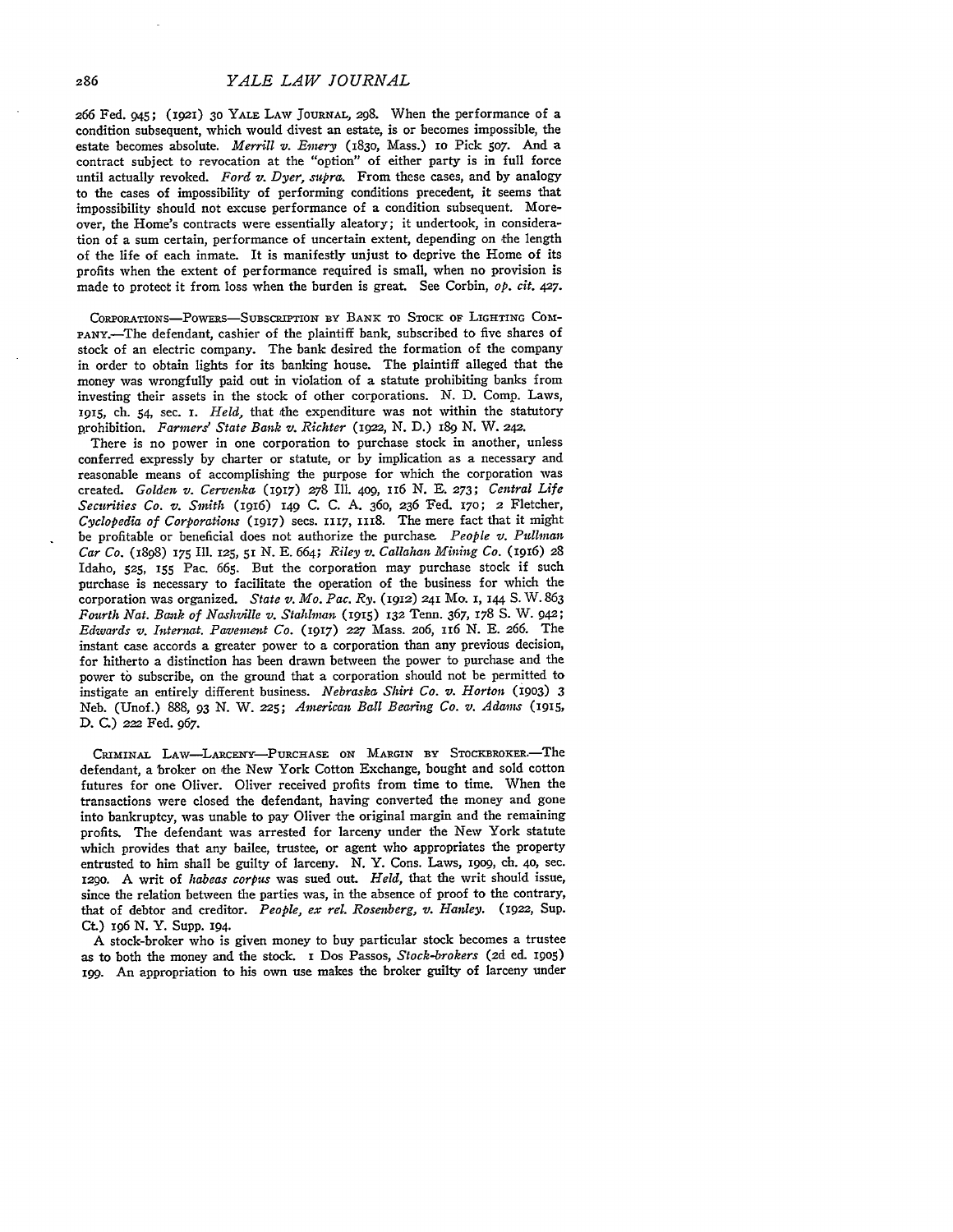*RECENT CASE NOTES*

the New York statute. *People v. Meadows* (igio) **I99** *N.* Y. *I,* 92 **N.** E. **128.** The broker holds stock purchased on margin as pledgee, and when the question is raised in a civil action his relation to his client is considered a fiduciary one. *Haight v. Haight* **(19o)** 46 Misc. **501,** 92 N. Y. Supp. 934; *Batterson v. Raymond* **(1914) 87** Misc. 229, 149 *N.* Y. Supp. 7o6. The misappropriation **by** a broker of funds held in a margin transaction has been held to be statutory larceny; the New York courts refuse to hold him criminally liable in such cases now, however, on the ground that the relationship between the broker and client is one of debtor and creditor. *Cf. Clark v. Pinckney (1867,* N. Y.) 5o Barb. *226,* with *People, ex rel. Mansfield, v. Flynn* (igog) 64 Misc. *276,* 118 N. Y. Supp. 533. As was pointed out in the principal case, there is no valid distinction between the purchase of cotton futures on margin and the purchase of stock on margin. See *Smith v. Craig* **(1914)** 211 N. Y. 456, io5 N. E. 798. This decision is in accord with authority, but in their language the courts seem to be making a distinction between civil and criminal standards.

EQUITY-RETRIcIvE COVENANTS-EFFECT OF **CHANGED** CoNDrrIONs.-The defendant owned one plot of a large tract of land on which were imposed restrictive building covenants allowing only single dwelling houses to cost not less than a stated amount. Subsequently the character of the neighborhood was changed as a result of the erection of factories and stores. The plaintiffs, owners of lots in the same tract, sought to enjoin the defendants from erecting stores in the restricted area. *Held,* that the injunction should be granted. *Bohm v. Silberstein* (1922, Mich.) **189 N.** W. **899.**

The usual effect of a restrictive covenant is to create an equitable easement. *Werner v. Graham* **(i919)** 181 Calif. 174, 183 Pac. 945; *Riverbank Improvement Co. v. Chadwick* (1917) **228** Mass. 242, *117* **N.** E. 244; Pound, *The Progress of the Law, i9p8-x9P9 (1920)* **33** HARv L. Rav. **813.** Such a covenant is sometimes held to vest in the promisee the right to specific performance against one holding the restricted land with notice of the covenant. *Cotton v. Cresse* (1912) 80 **N.** *J.* **Eq.** 540, **85** Atl. 6oo; Ames, *Specific Performance for and against Strangers to the Contract* (19o4) **17** HARV. L. REv. 174; 2 Tiffany, *Real Property* **(2d** ed. **1920)** 1434. But no relief is granted if enforcement becomes inequitable. *Norcross v. fames* (1885) **140** Mass. 188, **2 N. E.** 946; *Burdell v. Grandi (i9o7)* **152** Calif. *376,* **92** Pac. io22. Thus, a restrictive covenant will not be enforced if it will cause great damage to the defendant and if its original purpose cannot be carried out and it is of little value to the plaintiff. *Windemere v. American State Bank* **(1919) 205** Mich. 539, **172 N.** W. **29;** *Jackson v. Stevenson* (1892) 156 Mass. 496, 31 N. E. *69I; Batchelor v. Hinkle* (1914) **21o N. Y.** 243, **1O4** N. E. 629; CommEmNTs (1914) **23** YALE LAW **JOURNAL,** 61o; NoTS (1914) **14** COL L. REV. 438. The construction of an elevated railroad adjacent to property restricted **by** covenants to residences has been held to be conclusive evidence that the neighborhood has so changed as to render the covenant unenforceable. *Kneip v.*  $Schroeder$  (1912) 255 Ill. 621, 99 N. E. 617; *Columbia College v. Thatcher* (1882) 87 **N.** Y. **311.** Nevertheless, the result in the instant case seems correct. Although the adjoining land had become devoted to industry and commerce, the observance of the restriction was still of substantial value to the entire area. See *Swan v. Mitshkun* (1919) **207** Mich. **70,** 173 **N.** W. **529;** *Brown v. Huber* (i9o9) 8o Ohio St 183, 88 *N.* **E. 322;** *Wallack v. Smalwich Corp.* **(1922)** Sup. Ct) **II8** Misc. Rep. io6, 192 **N.** Y. Supp. 462; 2 Devlin, *Deeds* (3d ed. **1911)** 1875.

EXTRADITION-FUGITIVE FROM JUSTICE-CONSTRUCTIVE PRESENCE.-The partners of the defendant obtained goods by false pretenses in Switzerland and shipped them to the defendant in England. The defendant was later indicted for the crime in Switzerland, and, on a demand by that country, an order for his extradition was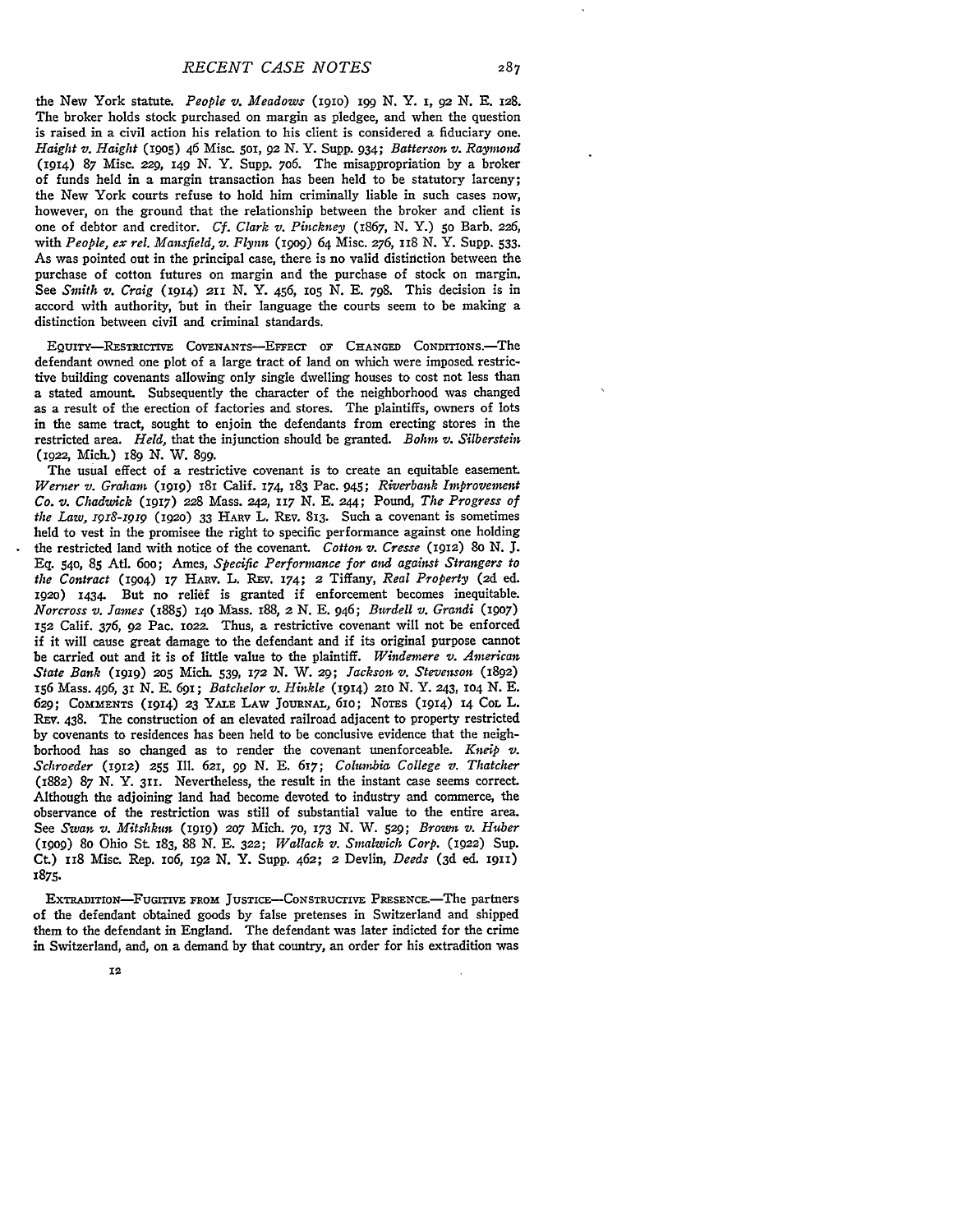issued in England. He sued out a writ of *habeas corpus. Held,* that he was subject to extradition. *Rex v. Godfrey* (1922, *K.* B.) **39** T. L. R. **5.**

Treaties usually define a fugitive from justice as one charged with a crime in country A who has sought asylum or is found within country B. 4 Moore, *International Law Digest* (i9o6) sec. **593.** The instant case held that one who commits a crime "in" country A while physically in country B, can be deemed a fugitive from justice from the former. See also *Regina v. Nillins* (1884, Q. B.) **53** L. **J.** M. C. 157; *Regina v. Jacobi* (1881, Q. B.) 46 L. T. R. 595. An American Secretary of State appears to have taken a different view. Mr. Hay, Sec'y. of State, to Baron Fava, Italian Ambassador, March 8, 190i, 4 Moore, *op. cit. 287.* The view of the court, however, seems sound. Nevertheless, with respect to interstate rendition, it is not adopted in this country, and as a result persons guilty of crime may escape trial. Under the United States Constitution it is essential that the accused be within state A, commit a crime there, and then flee to state B. *Hyatt v. Corkran* (19o3) I88 U. **S.** 691, **23** Sup. Ct. 456; *Taft v. Lord* (1918) 92 Conn. 539, **1O3** AtI. 644. U. S. Const. (1789) Art 4, sec. **2.** The motive of flight is immaterial. *Taylor v. Wise* (1915) 172 Iowa, 1, 126 N. W. 1126; *Ex parte Henke* **(1920)** 172 Wis. 36, 177 N. W. 88o; *Appleyard v. Mass.* (19o6) **203** U. **S.** *222, 27* Sup. Ct. 122. Even if the criminal commits in state A only one overt act in furtherance of the crime and then leaves before the crime is consummated, he is a fugitive from justice. *State v. Gerber* **(191o)** III Minn. 132, **126** *N.* W. 482; *:Ex parte Pinch* **(1921)** lo6 Neb. 45, 182 N. W. **565.** But he cannot be extradited if he commits a crime when only constructively present in state A. *Hyatt v. Corkran, supra; Ex parte Hoffstot* (igio, C. C. **N.** Y.) **18o** Fed. **24o;** *Jones v. Leonard* (1878) 5o Iowa, io6; *State v. Wellnzan* (1918) **1O2** Kan. 503, **170** Pac. 1O52. This conflict may be explained by the difference between the underlying statutory or treaty provisions in the international and domestic proceedings. The international result produces more efficient administration of justice. For possible remedies in the interstate situation, see McCarthy, *A Constitutional Question Suggested by the Trial of William D. Haywood* (19o7) 1g Green Bag, 636; (19o8) **21** HIAv. L. REv. 224; Spear, *The Law of Extradition* (3d ed. 1885) 400.

**FUTURE** INTERESTs-WnH.S-VESTED **AND CONTINGENT REMAINDRS.-The** testator devised a life estate in certain realty to his wife, and provided further that "upon the death of my said **wife,** I direct that all the residue of my estate .... be divided equally between my six children [naming them] share and share alike. If any of them shall have died leaving issue, his share shall go to such issue; but if any one shall have died without issue, his share shall be divided equally among those who survive." The testator's wife and five of the children were alive, the sixth having died without issue. The widow of the deceased son applied to have the will construed. *Held,* that the widow received no interest, the surviving children taking contingent remainders conditioned upon their surviving the testator's widow. *In re Wolber's Will* (1922, Iowa) 189 **N.** W. 782.

A contingent remainder is merely the possibility or prospect of an estate which exists when a future estate is subject to a condition precedent, or 'is created in favor of an uncertain person or persons. Tiffany, *Real Property* (2d ed. 192o) sec. 136. However, the remainder is vested when it does not depend on a condition precedent, and is always ready to come into the possession of an (existing and) ascertained person on the determination of the particular estate in any manner whatsoever. C. A. Graves, *Real Property* (1894) 19o; *Howbert v. Cawthorn* **(19o2)** ioo Va. 649, **42** S. E. 683; see I Tiffany, *op. cit.* sec. **135;** Gray, *Rule Against Perpetuities* (3d ed. 1915) sec. ioi. But a future estate is none the less vested because subject to be defeated by a condition subsequent. "If the conditional element is incorporated into the description of, or the gift to the remainder-man, then the remainder is contingent; but if, after words giving a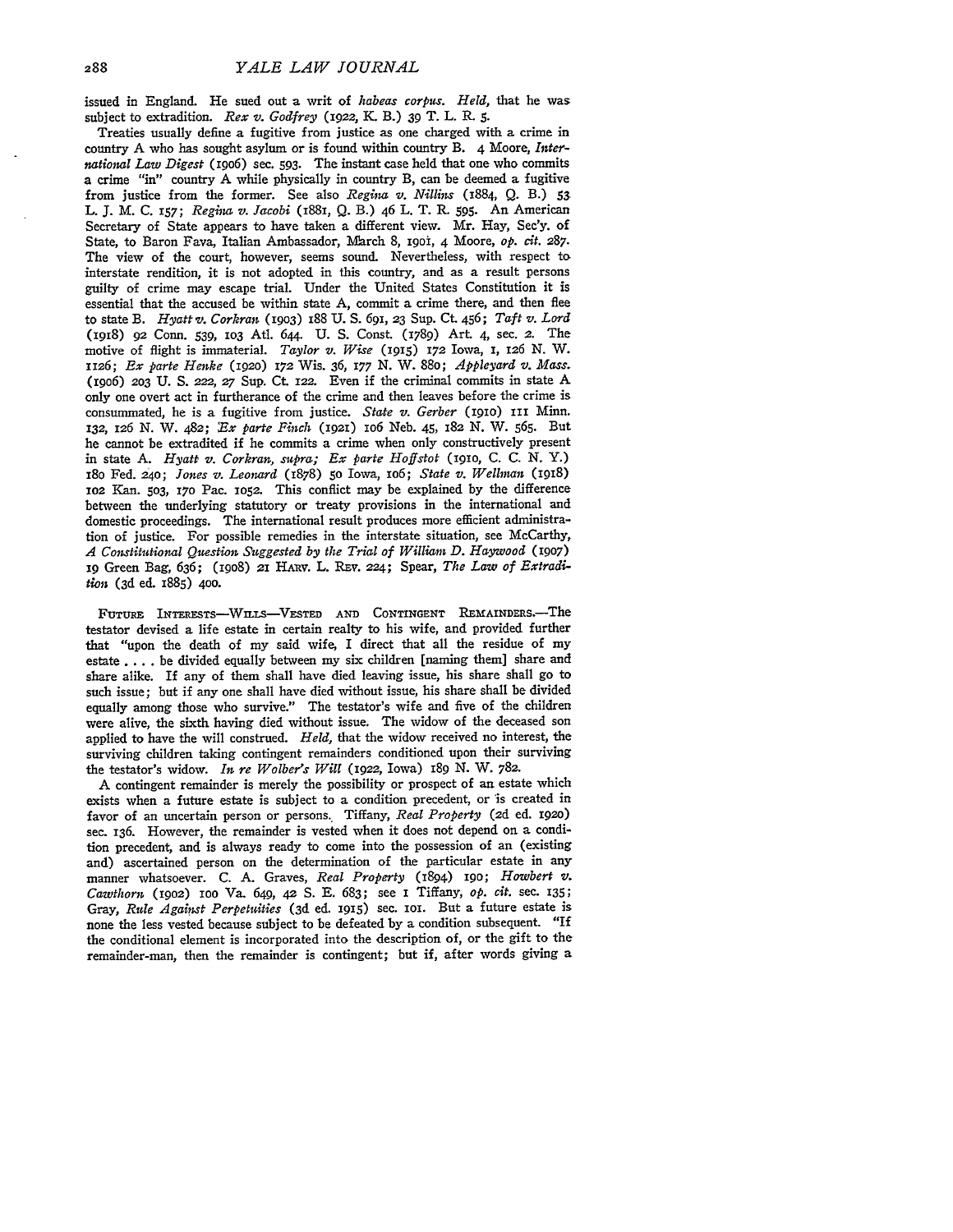vested interest, a clause is added divesting it, the remainder is vested. Thus on a devise to A for life, remainder to his children, but if any child dies in the lifetime of A, his share to go to those who survive, the share of each child is vested, subject to be divested by its death." Gray,  $\mathfrak{op}.$  cit. sec. 108 (3); see *Calvert v*. subject to be divested by its death." Gray, *op. cit.* sec. io8 (3) ; see *Calvert v. Calvert* (1921) **297** Ill. **22,** 13o N. E. 347; *Walker v. Alverson* (igio) 87 S. C. **55,** *68* **S.** E. 966. The devise in the instant case creates an immediate right to possession in specified persons upon the determination of the precedent life estate, subject to possible divestiture. It thus fulfills every requirement of a vested remainder. It is true that the gift is in the form of a direction to divide at a future time, but where, as here, the direction is to divide at the conclusion of the preceding particular estate, the remainders created are not thereby prevented from vesting. *Carter v. Carter* (i9o8) 234 Ill. 5o7, **85** N. E. **292;** *Atchison v. Francis* (1917) 182 Iowa, 37, 165 N. W. 587; L. R. A. 1918 **E,** lO97, note. It is also true that the instant case ultimately leads to the same result, whether the remainder be considered contingent or vested subject to be divested. See *Fulton v. Fulton* (1917) 179 Iowa, 948, 162 N. W. 253. But the distinction may be of great importance, particularly as to the effect of the rule against perpetuities, the alienation of the remainder, or its sale under execution. Rood, *Wills* (1904) sec. 601 see *Walker v. Alverson, supra; Caples v. Ward* (1915, Tex.) 179 S. W. 856. The tendency of the courts to regard all future estates subject to condition as contingent has perhaps contributed much to the existing confusion in the cases relating to future interests.

INSURANCE-LIMITATION OF ACTION BINDING AGAINST MINOR BENEFICIARY.<sup>4</sup> certificate of insurance issued **by** the defendant on the life of the plaintiff's father for the benefit of the plaintiff contained a provision that no suit should be brought unless commenced within one year from the date of death. In 19o8 the insured disappeared, the plaintiff then being eight years old. On reaching his majority the plaintiff brought an action on the policy. *Teld,* that the plaintiff could not recover. *Beard v. Sovereign Lodge* (1922, **N. C.)** 113 **S. E.** 661.

Reasonable conditions expressly limiting the time for the bringing of suits to a period shorter than that fixed by the statute of limitations are generally held valid as tending to promote diligence. *Riddlesbarger v. Hart* Frankfort Marine Ins. Co. (1917, C. C. A. 1st) 240 Fed. 573; Haines v. Modern *Woodmen of America* (1920) <sup>189</sup> Iowa, 651, 178 N. W. 1010. Many states have passed statutes expressly regulating such limitations in contracts. *Sternheiner v. Order of United Travelers* (1917) **107 S.** C. **291,** 93 S. E. 8; *Karnes v. American Fire Ins. Co.* (1898) 144 **Mb.** 413, 46 **S.** W. 166; Mills' Colo. Ann. Sts. 1912, sec. **3570** (2) **; 5** Joyce, *Insurance* **(2d** ed. 1918) sec. 3224. Some courts have refused to enforce such conditions even in the absence of statute. *Miller v. State Ins. Co.* (1898) 54 Neb. **121,** 74 N. W. 416; *Union Central Life Ins. Co. v. Spinks* (1904) **119** Ky. *261,* 83 **S.** W. 615. The following are examples of conditions which have been held unreasonable in their application: *Semmes v. Hartford Ins. Co.* (1871, **U. S.) 13** Wall. 158 (war making suit within the limited period practically impossible) **;** *Magner v. Mutual Life Ass'n1.* (1897) 17 App. Div. **13,** 44 N. Y. Supp. *862* (insurer delayed final determination till three days before the end of the period); *Martin v. State Ins. Co.* (1882) 44 N. J. L. 485 (compliance with other conditions inconsistent with the observance of the limitation clause). The infancy of the beneficiary, however, does not defeat the operation of the condition. *Mead v. Phoenix Ins. Co.* (19o4) 68 Kan. 432, 75 Pac. 475. It is not perceptible why the protection with which the infant is customarily clothed should be relaxed in this type of case. This is especially true since in North Carolina, as well as in other states, the operation of the statute of limitations is expressly suspended by statute during the infancy of the person entitled to sue. N. C. Cons. Sts. **192o,** art. 407; Wood, *Limitations* (4th ed. 1916) sec. 238(a). Although the rights of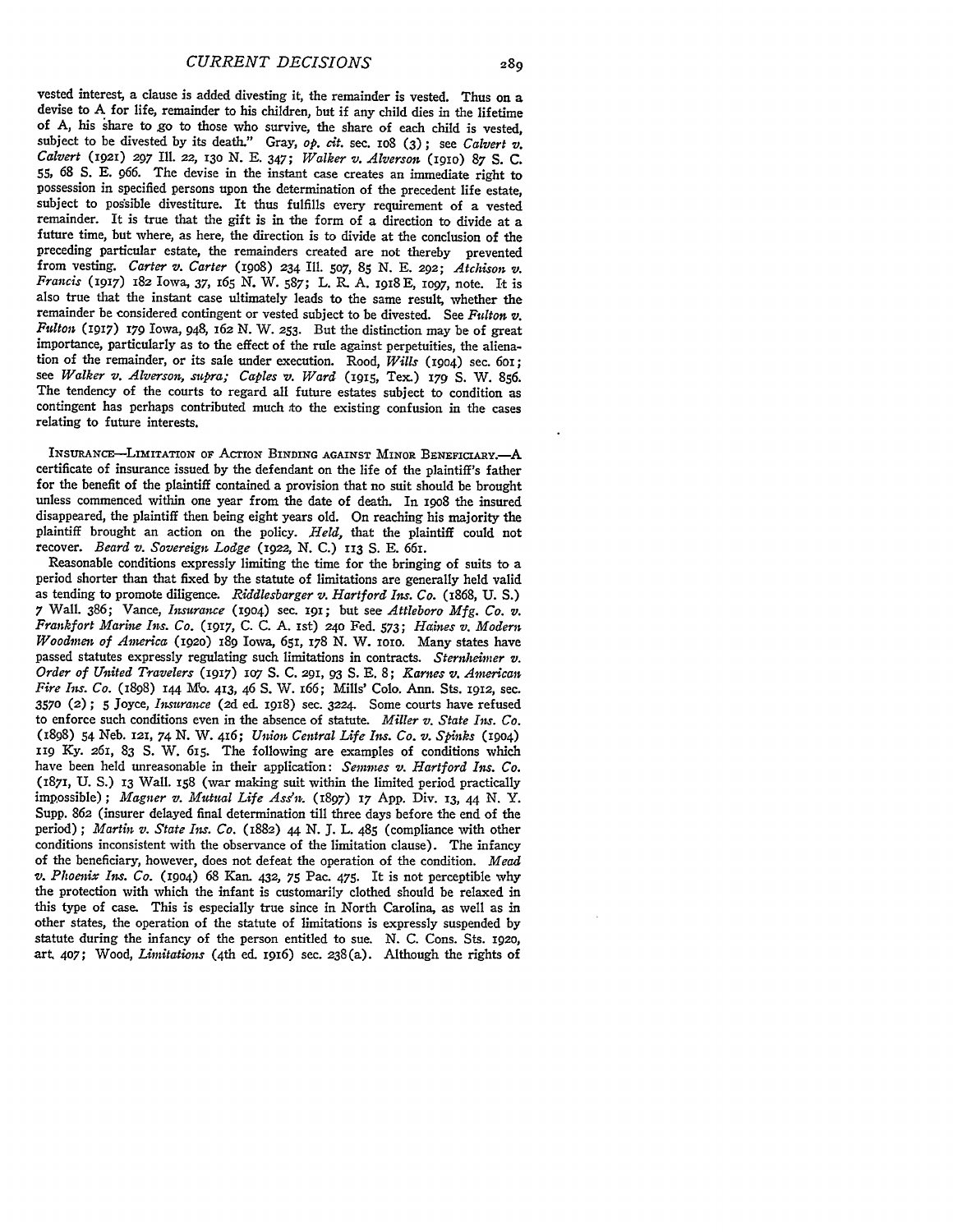the parties are considered fixed by the insurance contract, yet courts do not hesitate to disregard express conditions not forming a substantial part of the agreed equivalent, where they prove unreasonable. *Muse v. Ass. Corp.* (1891) 108 N. C. 240, **13** S. E. 94; *Sternaman v. Metropolitan Life Ins. Co.* (I9O2) *17o* N. Y. **13,** *62 N.* E. 763 (condition making the insurer the agent of the insured) ; Corbin, *Supervening Impossibility of Performing Conditions Precedent* (1922) 22 COL. L. REv. **421,** 428. Conditions in policies, being "prepared by the wary and accepted by the unwary," are, when possible, construed so as to avoid forfeiture. *Hampton v. Hartford Fire Ins. Co.* (igoo) 65 N. **J.** L. 265, 47 At!. 433; (1921) **31 YALE** LAW **JOURNAL,** 217; *Thompson v. St. Charles County* **(1910) 227** Mo. **220,** 231; **126 S.** W. **io44, 1O47.** Although the instant case follows the orthodox rule, it seems to press a doctrine, doubtful in the case of adults, to an unreasonable result in the case of infants.

MASTER AND SERVANT-LIABILITY OF INDEPENDENT CONTRACTOR.<sup>--</sup>A trucking company having an agreement to furnish a certain number of trucks daily to a building contractor and to keep a representative on hand to oversee the drivers, sublet some trucks ,with drivers from a truck renting company. The plaintiff was injured through the negligence of a driver of one of the truck renting company's trucks and brought suit against the contractor, the trucking company, and the truck renting company. *Held,* (two judges *dissenting)* that he could recover only from the trucking company. *Wagner v. Motor Truck Renting Corp.* (1922) **234 N. Y.** 31, 136 N. E. **229.**

The responsibility for the torts of a servant who is borrowed or hired from his general master for a particular piece of work is imposed upon the person whose work is being done and who has control or the right to control when the tort occurs. *McNamara v. Leipzig* (igig) *227* **N.** Y. 291, **125** N. E. **244;** *Pruitt v. Industrial Acc. Comm.* (1922, Calif.) *2o9* Pac. **31.'** The following tests are applied as evidential of these facts: Who selected the servant? Who pays his wages? Who has the power to discharge? *Quarman v. Burnett* (184o, Exch.> 6 M. & W. 497; *Laugher v. Pointer* (1826, K. B.) **5** Barn. & Cr. 547; *Diamond v. Sternberg Motor Truck Co.* (1914, Sup. Ct.) 87 Misc. **305, 149 N.** Y. Supp. iooo; *Standard Oil Co. v. Anderson (199o)* 212 *U,* **S.** 215, 29 Sup. Ct. **252.** The transfer of an instrumentality with the servant is commonly considered a criterion of transfer of control to the special master. Labatt, *Master and Servant* **2d** ed. 1913) 175. Although these tests may furnish a rough guide, no standardized analysis of the facts is of any real use. **(1920)** 29 YALE LAW JOURNAL. 682. In a close case the question of control is for the jury. *Cattini v. American Ry. Express Co.* (1922, Sup. Ct.) 196 N. Y. Supp. io. The instant case is typically borderline. The majority and minority opinions expressed the law by identical quotations, and then proceeded to apply it to the facts of the case with directly opposite conclusions.

**MUNICIPAL** CoRPORATIONs-LABILITY **OF AN OFFICER FOR THE** Loss **OF PUBLIC** FuNDs.-The plaintiff, serving without compensation as bond commissioner of the defendant city, made a general deposit of its sinking funds, in a local bank. He was under a duty to invest the money in certain bonds within six months, and to keep the funds safely. Several years later, it was found that the bank had misappropriated the bonds. The bank became insolvent. *Held,* that the plaintiff must account for the full amount of the funds. *Wiley v. City of Sparta* (1922, Ga.) **114 S. E.** 45.

The general rule is that a public officer is absolutely liable for the loss of public funds with which he is **entrusted. (1917)** *26* **YALE LAW JOURNAL, 329; Dowling,** *Liability of Public Officers for Loss of Public Funds* **(1902)** 55 **CENT.** L. **JouR.** 483. But it has been suggested that he should be liable only when the loss is due to his negligence. Stein, *The Liability of the Custodian of Public Funds Lost*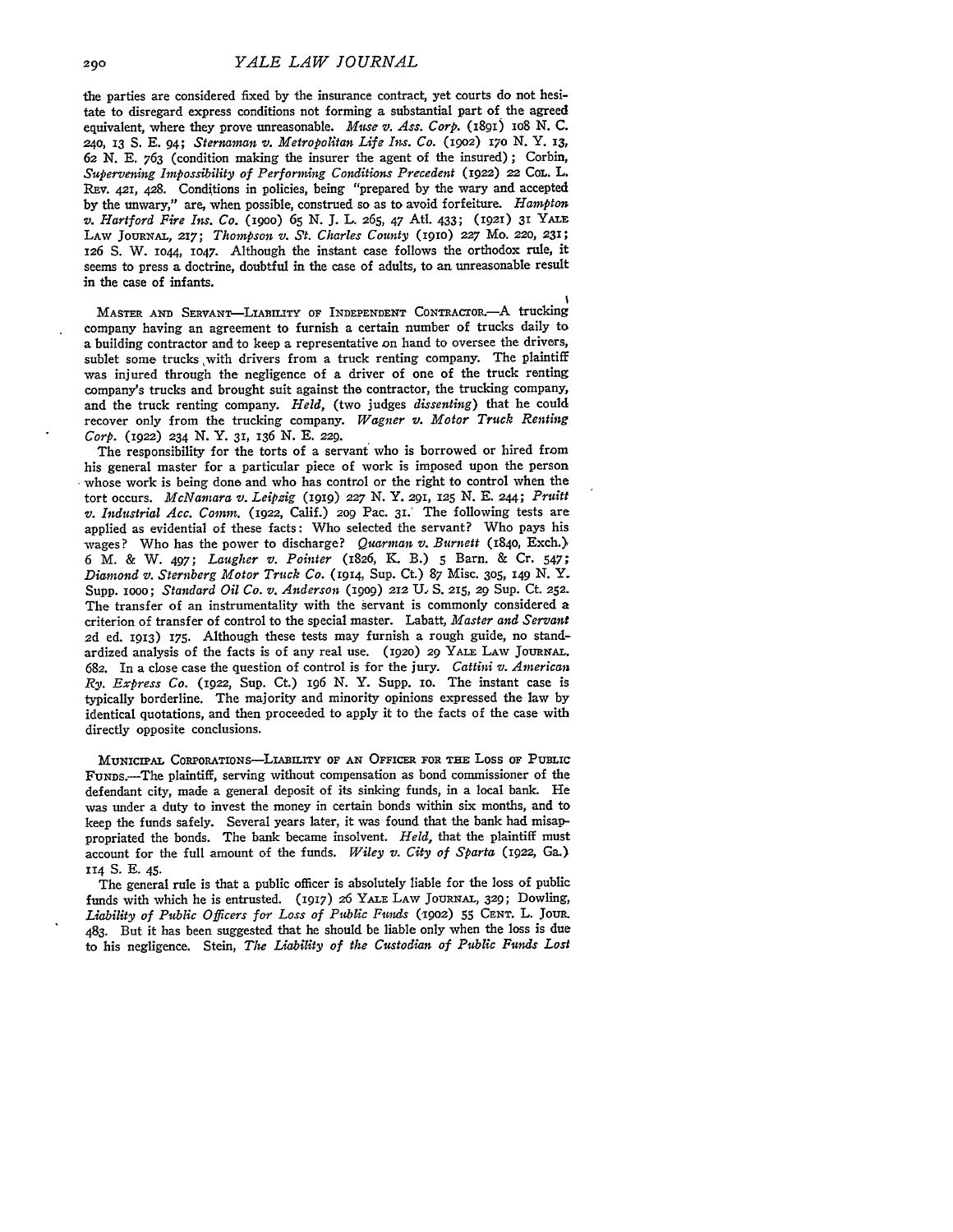Without His Fault (1903) 1 MICH, L. REV. 557, 585. The orthodox rule, originating in the conception of the officer as an ordinary debtor, is continued on grounds of policy when the liability is not governed by statute or **656.** The protection of public funds against fraud seems to require such a rule. *Tillinghast v. Merrill* (I896) **15I N.** Y. 135, 45 **N.** E. **375.** In spite of the fact that the liability does not extend to losses due to an act of God or the public enemy, the public officer has been called a debtor. I Dillon, Municipal Corpora*tions* (1911) 763. His duties have generally been worked out as if he were a bailee, however, even though no specific res is to be returned. *United States v*, *Thomas* (1872, U. S.) 15 Wall. 337; see (1921) 5 MINN, L. R be absolute, however, when the serviecs are gratuitous, because then they are no longer of a public character. 2 Wyman, *Public Service Corporations* (i911) **851.** it would be more proper to call a public officer a trustee. Crane Township v.<br>Secoy (1921, Ohio) 132 N. E. 851. But the same result would have been reached,<br>because the unauthorized deposit was allowed to remain for too l Bogert, Trusts (1921) 353. It has been suggested that statutes should be passed to relieve an officer of this hardship, or that a compulsory place of deposit should be indicated. Dowling, *op. cit.* 491. In the absence of such protection, the position of a public officer seems undesirable, unless the dangers of loss are covered by insurance.

**PLEADING-AIDER OF** CROss-COMPLAINT **BY** OTHER PLEADINGs.-The plaintiff brought an action for separate maintenance and the defendant filed a cross-action for divorce. *Held,* that the failure of the cross-complaint to allege the plaintiff's residence was fatal and could not be cured or aided **by** the allegations or admissions contained in the other pleadings. *Bullard v. Bullard* (1922, Calif.) **209** Pac. 361.

The authorities are meagre but appear to be with the principal case. *Conger v. Miller* (1885) **1O4** Ind. *592,* 4 N. E. *300; Dudam v. McDonald* (1917) 34 Calif. **App.** 744, 168 Pac. **1O63.** The reason for the rule is that a cross-complaint, like a complaint, must stand on its own allegations. *Ezing v. Patterson* (1871) 35 Ind. *326; Kreichbaum v. Melton* (1874) 49 Calif. **5o.** But a complaint may be aided by the adverse pleadings. *Lux & Talbott Stone Co. v. Donaldson* (1903) 162 Ind. 481, *68* **N. E. 1014;** *Probate Court v. Van Dazer* (1841) **I3 Vt.** 135; *United States v. Morris* (1825, **U. S.)** io Wheat. 246; 4 Enc. P1. & Prac. 6o8. This is true **by** the better view even when the adverse pleading is a denial. *Feibelinan v. Manchester, etc. Co.* (1895) io8 Ala. i8o, **19 So. 540;** *Catlin v. Jones* (19o6) 48 Or. **158, 85** Pac. **515;** *Merrynan v. Kirby* (igio) **13** Calif. App. 344, **109** Pac. 635; *contra, Scofield v. Whitelegge* (1872) 49 *N.* Y. **259.** Another analogy for refusing to allow defects in the cross-complaint to be cured by allegations in the main pleading may be found in the rule that a defect in one count of a complaint setting up more than one course of action cannot be supplied from statements in other counts unless expressly referred to in the former. *Haskell v. Haskell* (188o) 54 Calif. 262. The rule of the instant case seems to be a survival of the almost obsolete excessive strictness in pleading requirements. The pleadings have fulfilled their functions when all the material facts are in issue at the trial.

**STATUTEs-CoNsTITUTIoNALITy-DEFINITENEss.-The** Ohio Workmen's Compensation Act provides that where an injury to an employee arose through the failure of the employer to comply with any "lawful requirement" for the protection of his employees, the civil liability of such employer should not be affected, but that the injured party might at his option either claim Act or sue for damages. Ohio Gen. Code, **1921,** sec. 1465-1476. Section 12,593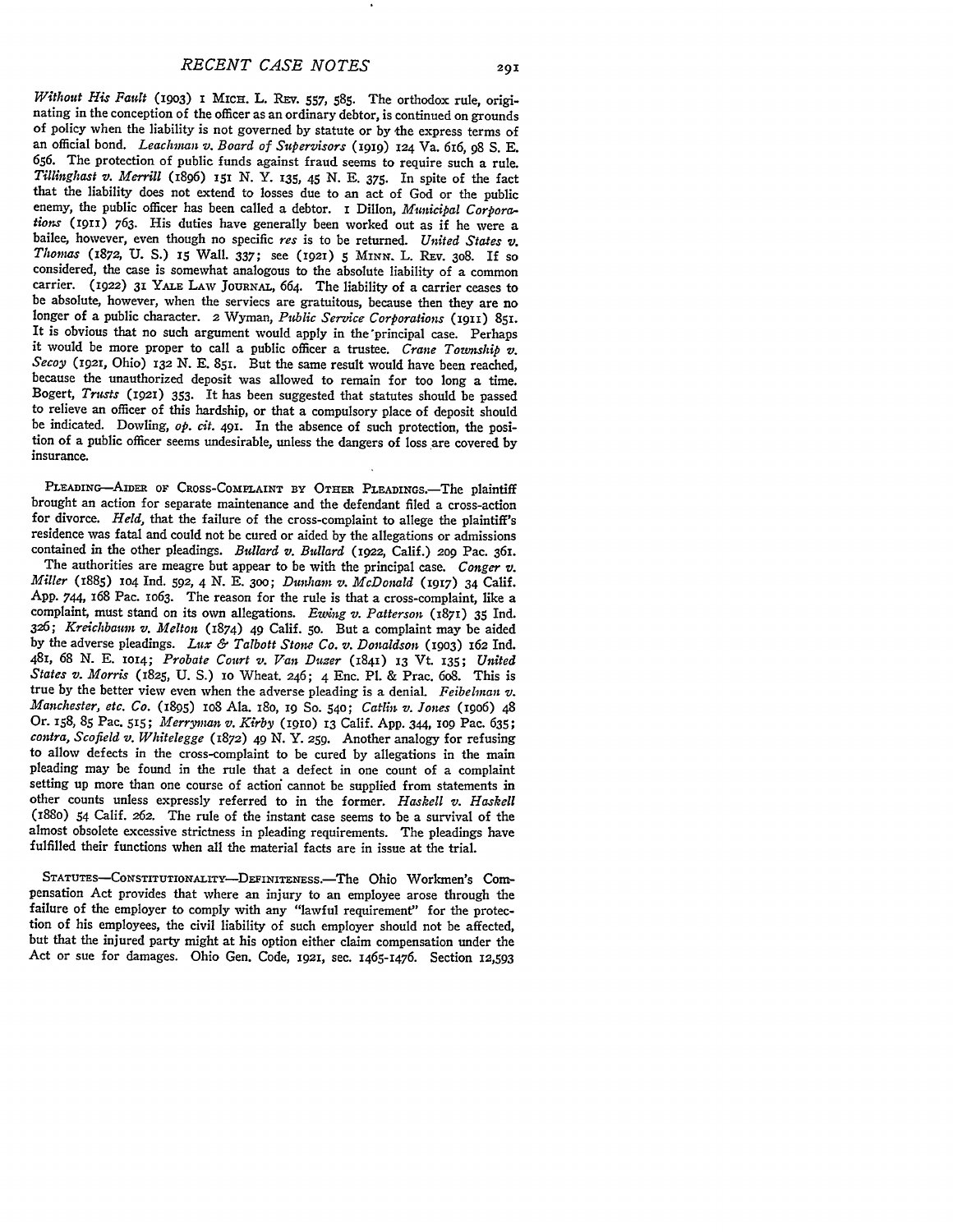provides that 'whoever **....** employing another . **.** . causes to be erected 'unsuitable or improper scaffolding' . . . . shall be fined not more than \$500 or imprisoned not more than **3** months or both." The plaintiff was injured by a defect found by the jury to exist in the defendant's scaffolding, and he sued for damages, claiming that the defendant had violated a "lawful requirement" under this section. Held, (three judges *dissenting)* that the statute was too indefinite and vague to constitute a "lawful requirement." *Patten v. Aluminum Castings Co.* (1922, Ohio) 136 *N.* **E.** 426.

A statute imposing criminal liability must clearly and explicitly define the crime because the accused is entitled to know the nature and cause of the accusations against him. *United States v. Cohen Grocery Co,* (1921, **U. S.)** 41 **Sup.** Ct. 298; *Northern Pac. Ry. v. United States* (1914, C. C. A. 8th) **213** Fed. 162. But a statute imposing civil liability is valid unless it violates some constitutional provision, or is too indefinite and uncertain to be reasonably interpreted. *Coggins v. Ely* **(1921,** Ariz.) **202** Pac. 391; *Mitchell v. Coast Line Co.* (1922) 183 N. C. 162, io S. E. 859. **A\*** statute dealing with rules or standards of conduct must necessarily be expressed in general terms, and the application of those rules will depend upon varying circumstances. *Miller v. Strahl* (1915) *239* **U.** S. 426, 36 Sup. **Ct.** 147; *Waters-Pierce Oil Co. v. Texas* (i9op) 212 **U. S.** 86, **29** Sup. Ct. **220;** *State v. Schaeffer (1917)* **96** Ohio, **215, 117 N. E.** 22o; Pound, *An Introduction. to the Philosophy of Law* (1922) 116 *et seq.;* Freund, *The Use of Indefinite Terms in Statutes* **(1921)** 3o YALE **LAW JOURNAL,** 437. The instant decision seems to be based upon the erroneous assumption that the statute is distinctly and solely penal in its nature. But even a penal statute may impose some civil liability. *Narranmre v. Cleveland Ry.* (1899, **C. C.** A. 6th) 96 Fed. **298;** *Hepner v. United States* (1909) 213 **U. S. 103, 29** Sup. Ct 474. Assuming that the statute is too indefinite to impose a criminal liability, there seems to be no reason why it may not reasonably establish a civil standard of conduct, since in effect the statute merely expresses in statutory form the recognized standard of the "reasonably prudent man." Statutes similarly worded have been upheld as satisfying due process of law. *Levy Leasing Co. v. Siegal* (1922, **U. S.)** 42 Sup. Ct 289; *Aiton v. Board of Medical Examiners* (1911) 13 Ariz. 354, **114** Pac. 962. The trend of modern legislation indicates a tendency to delegate quasi-legislative powers. There seems to be no reason why a legislature may not leave to a jury the duty of determining whether the scaffolding is unsuitable. Furthermore, in the instant case it appears that Section 12,594 sufficiently defines the nature of "improper" scaffolding to permit Section 12,593 to apprise an employer of his legal obligations. The court, by holding the provision void in effect disregarded the requirement of Article IV, Section 2, of the Ohio Constitution, which provides that "no law shall be held to be unconstitutional and void by the Supreme Court without the concurrence of at least all but one of the judges." See *The Toledo Cooker Co. v. Sniegowski* **(1922,** Ohio) 136 *N.* E. 9o4.

**TROVER-DEMAND AND** RErusAL.-The plaintiff agreed to sell personal property to the Timberland Company, title to pass upon payment of the purchase price. Before title passed the Timberland Company sold the property to the defendant who consumed a part. The plaintiff brought trover without a demand and refusal. *Held,* that the plaintiff could recover. *Wyman v. Carrabassett Lumber Co.* (1922, Me.) II6 Atl. **729.**

The situations are few where a defendant cannot be sued as a converter without a demand and refusal. *Carelton v. Lovejoy* (1867) 54 Me. 445 (borrower); *Nicholson v. Chapman* (1793, C. P.) 2 H. BI. 254 (finder); *Smith v. Durham* (igoo) 127 *N.* C. 417, 37 **S.** E. 473 (bailee). In such cases the defendant acquires possession lawfully and until after a demand and refusal does no act inconsistent with the plaintiff's ownership. When the defendant does such an act, the general rule permits trover without demand. *Dowd v. Wadsworth* (1829, **N.** C.) **2** Dev.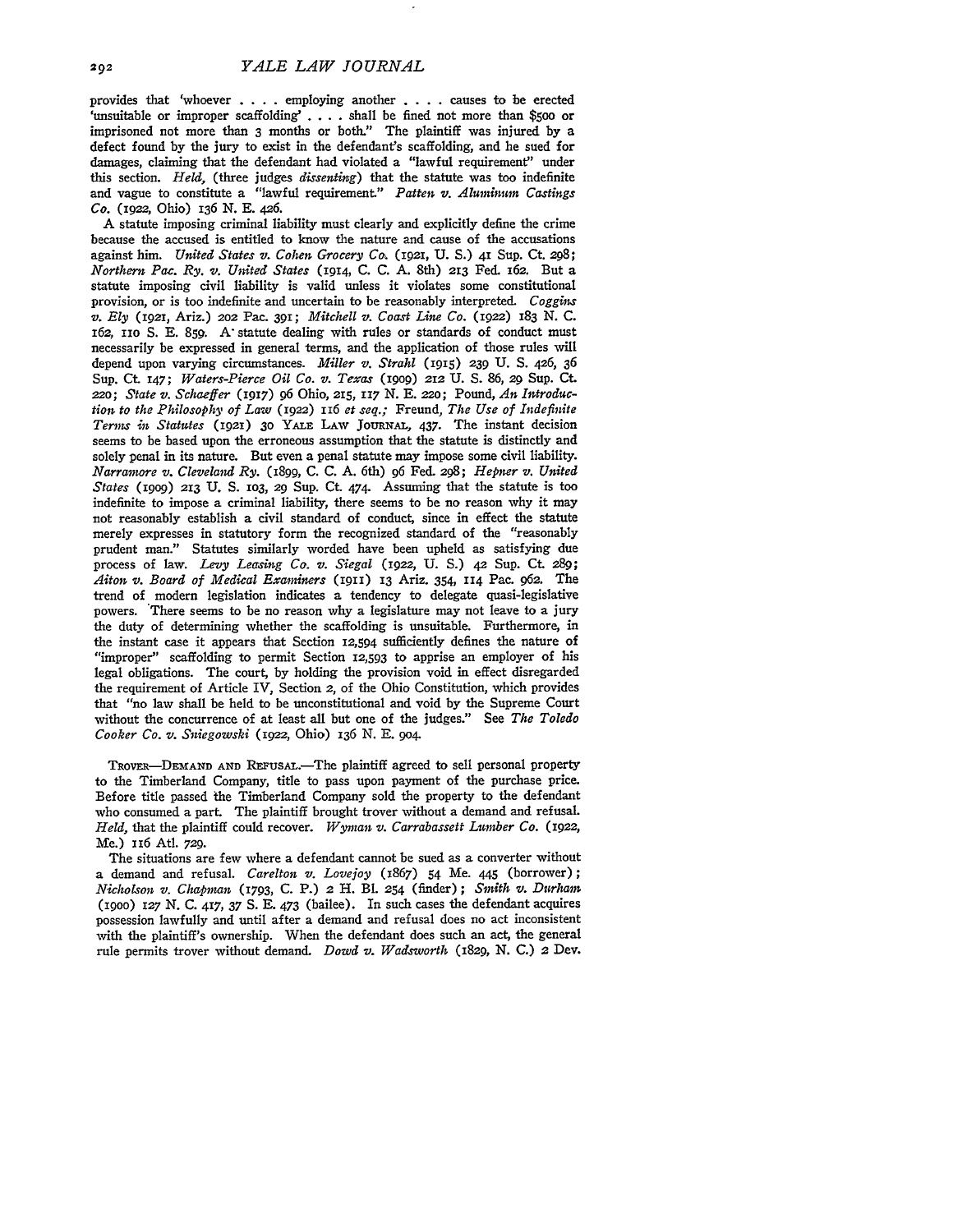**130** (bailee lent chattel bailed and acted as owner). And so the obtaining **by** the conversion. Thurston v. Blanchard (1839) 39 Mass. 18; Quitman Co. v. Conway (1912) **63** Fla. **253, 58** So. 84o. The question is more complex where the defendant innocently buys the plaintiff's chattel from a third person. Most courts hold that trover or replevin will lie in such a case without a previous demand. *Hyde v. Noble* (1843) **13 N. H.** 494; *Eldred v. Oconto* (1873) **33** Wis. 139. In a few jurisdictions, however, a demand and refusal are necessary if the defendant is morally innocent. Gillet v. Roberts (1874) 57 N. Y. 28; Plano Mfg. Co. v.<br>N. Pac. Elevator Co. (1892) 51 Minn. 167, 53 N. W. 202; Parker v. Middlebrook (1855) 24 Conn. 207. New York has applied this rule even where he is n **(I855)** 24 Conn. 2W. New York has applied this rule even where he is not a purchaser for value. *Goodwin v. Wertheiiner* (1885) **99 N.** Y. i49, *I* **N. E. 404** (assignee for the benefit of creditors). These cases are indicative of an indisposition to apply the orthodox rules of conversion where it is possible for the plaintiff to regain his goods, at least where the goods are undamaged. But trover will lie at once, even under the New York rule, against an innocent agent in possession who sells or otherwise deprives the plaintiff of his property. *Everett v. Coffin* (1831, **N.** Y.) **6** Wend. *603; contra, Fargason v. Ball* (1913) **x28** Tenn. **137, 159 S.** W. **2I.** The contrary result is reached where negotiable instruments are the subject of the sale. *Pratt v. Higginson* (I918) **23o** Mass. **256,** ug **N. E.** 661; **COMMENTS** (198) **28 YALE LAW JOURNAL, 175.** The rules of conversion are relaxed in favor of common carriers. *Gurley v. Armstead* (1889) **148 Mass. 267,** ig *N.* **E. 389** (carriage for the delivery to thief no conversion); *Dixon v. So. Pacific Co.* **(1918)** 42 Nev. **73, 172** Pac. **368** (common carrier must surrender goods if demand made while in its possession). In the principal case the defendant "entirely used up" some of the property. As to such property, there would be no reason to modify the rule even if the defendant were an innocent purchaser for value, since the reason of the New York rule would not apply. The court very properly allowed in mitigation of damages the value of the property retaken **by** the plaintiff.

TRUSTS-DIVERSION BY EXECUTOR OF FUNDS OF ONE ESTATE TO COVER DEFALCA-**TION IN ANOTHER** ESTATE.-A defaulting executor of the S estate, in order to conceal his defalcations, diverted money into that estate from trust funds of the D the funds so diverted. Held, that the D estate could recover. *Whiting v. Hudson Trust Co.* (1922) 202 App. Div. **375,** 195 *N.* Y. Supp. **829.**

When wrongfully acquired money is mingled with other money its identity is not considered destroyed. Scott, *The Right to Follow Money Wrongfully Mingled with Other Money* (1913) **27** HARV. L. REv. 125. But a *bona fide* transferee for value of money or bills of exchange may keep them. *Miller v. Race* (1758, K. B.) *I* Burr. 452, 457; Woodward, *Quasi-Contracts* **(1913) 450.** In a situation like that in the instant case the courts ask, first, whether the S estate is a *bona fide* transferee of the money, and secondly, whether it has given value therefor. Lack of *bona fides* is held not proved by the knowledge of the fraudulent trustee or agent, because the "presumption of disclosure" is held to be negatived when the transaction is one which the trustee or agent would normally conceal from his *cestui* or his principal. *Innerarity v. Merchants' Nat. Bank* (1885) **139** Mass. **332,** *I N.* E. **282;** Baker, *Application of Money Wrongfully Procured, etc.* **(1911) 59** U. PA. L. REv. **225; 2** Pomeroy, *Equity Jurisprudence* (4th ed. 1918) 1355. Payment of a pre-existing debt constitutes value. *Stephens v. Board of Education* (879) **79** *N.* Y. **183;** *Negotiable Imstruments Law,* sec. **25;** *Uniform Sales Act,* sec. 76; *Uniform Stock Transfer Act,* sec. 22. Therefore a trust estate is treated as a *bona fide* purchaser for value of fraudulently procured money when such money is paid into it **by** the trustee in satisfaction of a debt owed **by** him. See *London Banking Co. v. River Plate Bank* (1888) L. R.